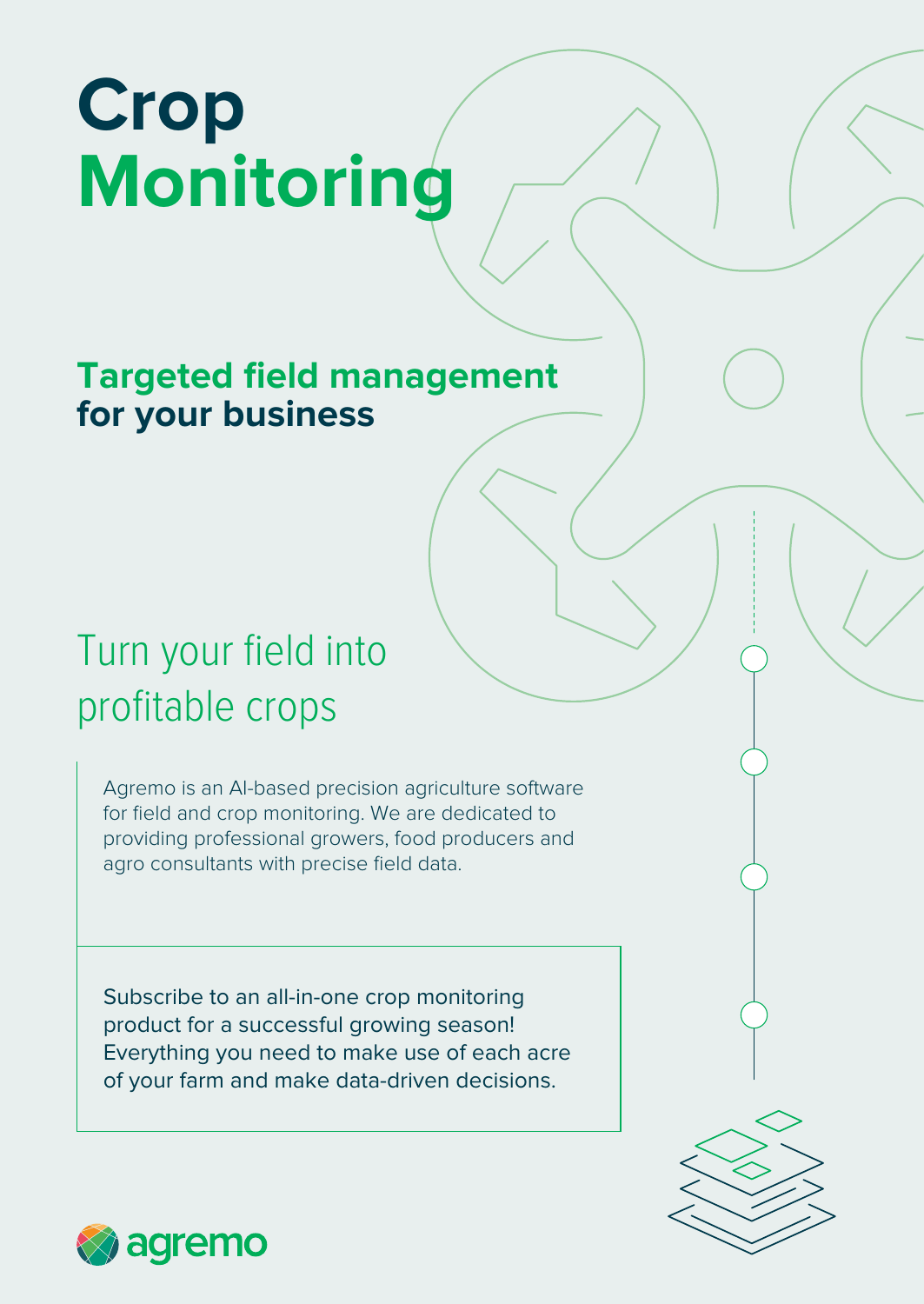# **Agremo - Precision farming at its best**

Our professional agronomists, drone specialists, AI experts and software developers are working hard to give you the best ag tech solution on the market.

If you need a year-round crop monitoring system to ease your decision making, better understand your crops and use the field data efficiently, Agremo is the right choice for you!

A farmer needs to make over 140 decisions in the growing season. He expects that ag tools help them in this process, not to make it harder.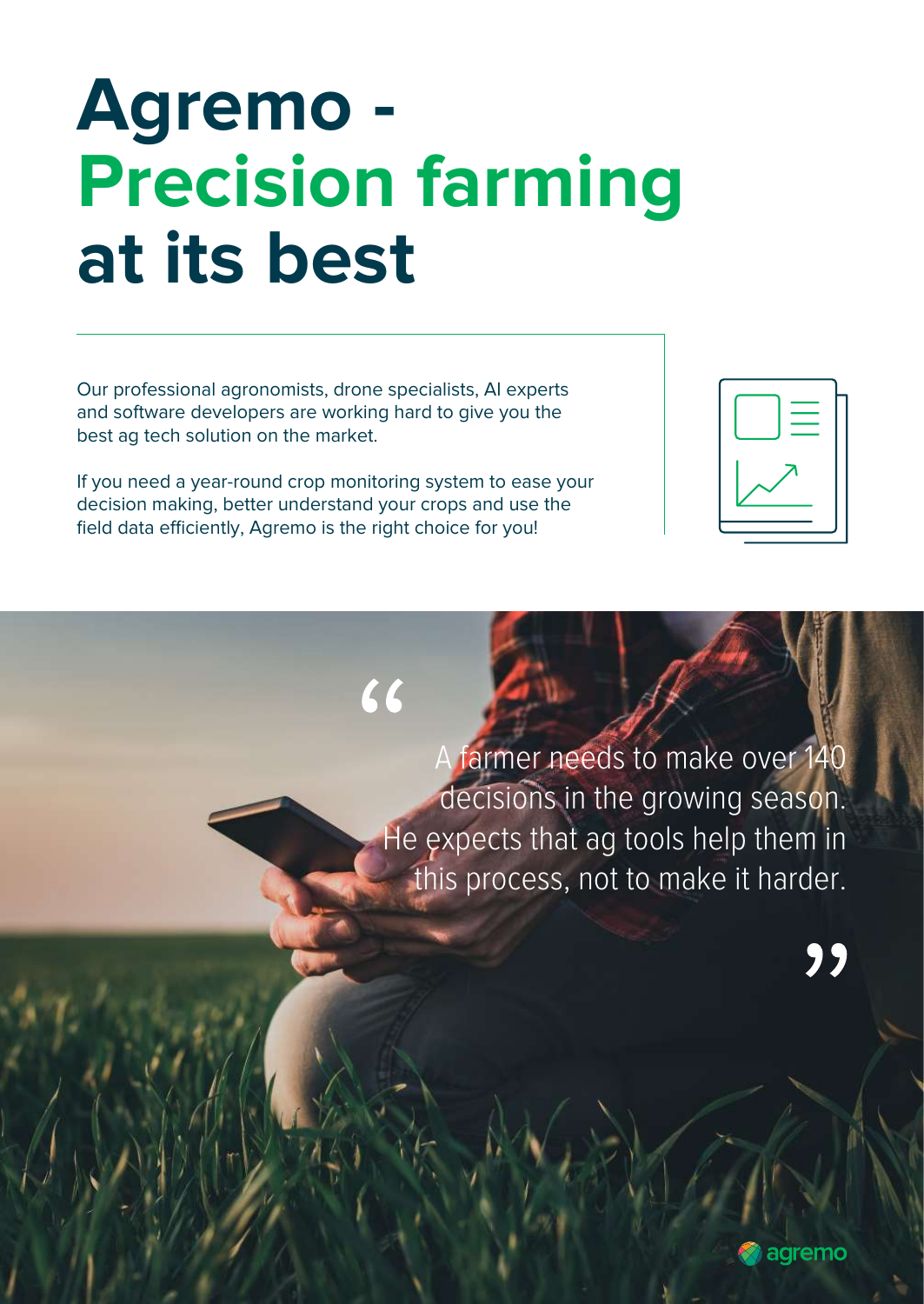# **Make the most of your field crop data**

With this Agremo's subscription-based solution you can manipulate field data more efficiently thanks to remote sensing sensors. No need to analyze thousands of acres on foot when you can digitize the whole process.



### **Efficient data collection based on aerial intelligence**

Crop scouting can be time consuming and prone to errors, not to mention bad weather conditions and remote areas. Collecting insufficient or wrong data can result in huge revenue loss. Instead of analyzing thousands of acres on foot, invest in technology that delivers only precise data backed up by aerial field imagery.



**Objective and complete data analysis** 

Empower your knowledge and experience with drone technology and artificial intelligence. Collecting real and accurate data is Agremo's job, you just focus on implementing that data into your business.



**Field data management and digitalization**

Smart farming is the future, don't wait any longer to enjoy the benefits of digitalization. With actual data that is digitized and easily integrated into other Ag systems, you cannot but increase profits and make better decisions.

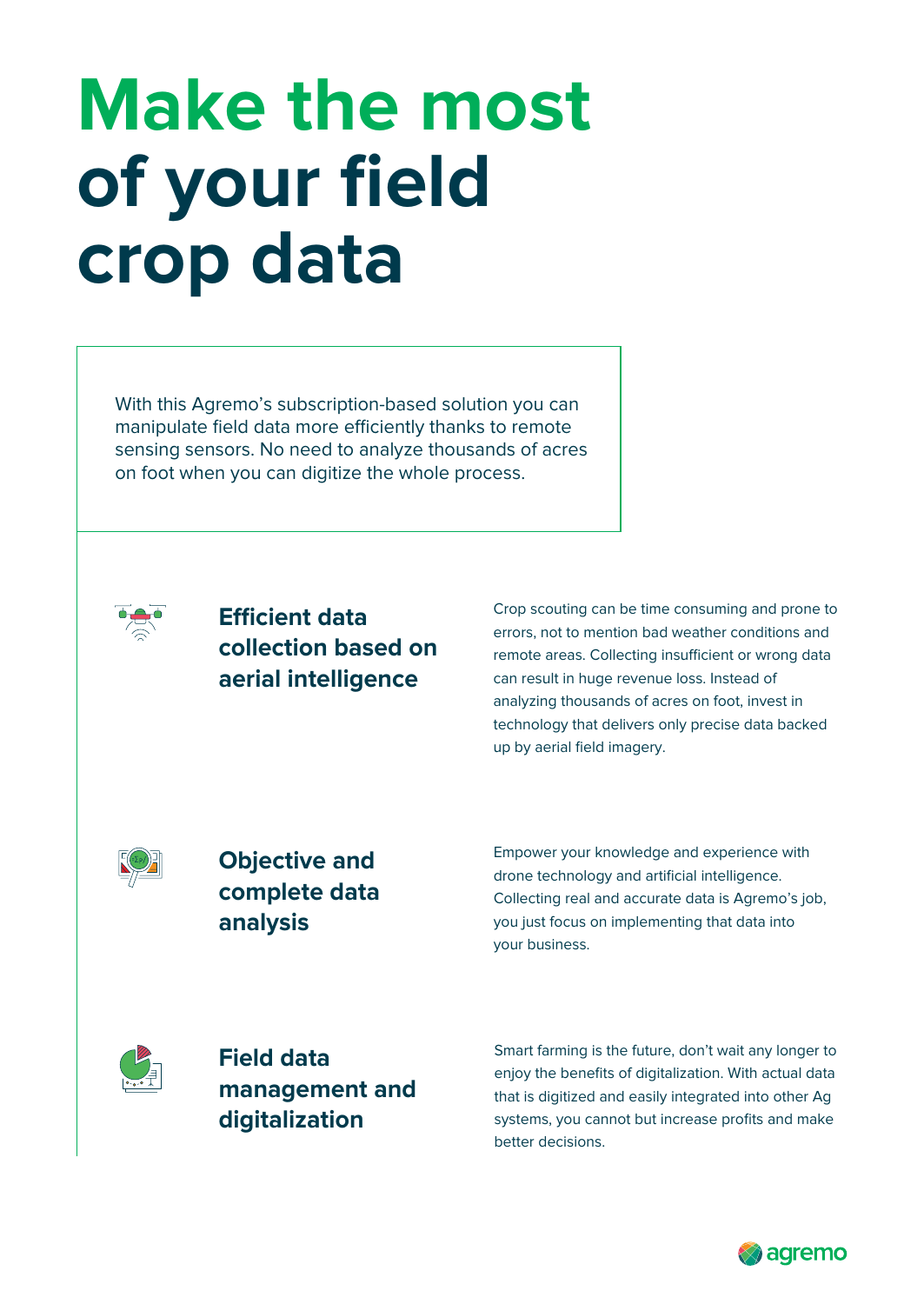# **What specific problems can we solve?**

### **Monitor crop development**

Estimate the yield potential, locate and control the yield loss with Stand Count analysis. Evaluate seed quality and decide where to replant. Keep track of your crops health and growth and optimize the usage of fertilizers with Plant Vigor analysis.

## **Assess plant damage**

Discover areas with missing plants or those with micro or macro elements deficiency by running the Canopy Cover analysis.

### **Detecting and reducing plant stress on time**

Agremo's Crop Monitoring product offers a wide range of analyses and tools to help you detect the poor condition of your plants. With Plant Stress analysis you can spot the problems not visible by the naked eye and take the necessary measures before it's too late.

### **Suppress weed infestation**

Agremo's Weed Detection analysis identifies different levels of weed pressure precise field condition. Perform effective pre and post-treatment validation and much more.

### **Prevent crop underperformance**

With Waterlogging Detection analysis you can prevent future crop losses, locate all waterlogged areas and reduce negative effects of this field condition

### **Save time, manage costs,**  and be more efficient

Reduce crop input costs, spend less time on field scouting.

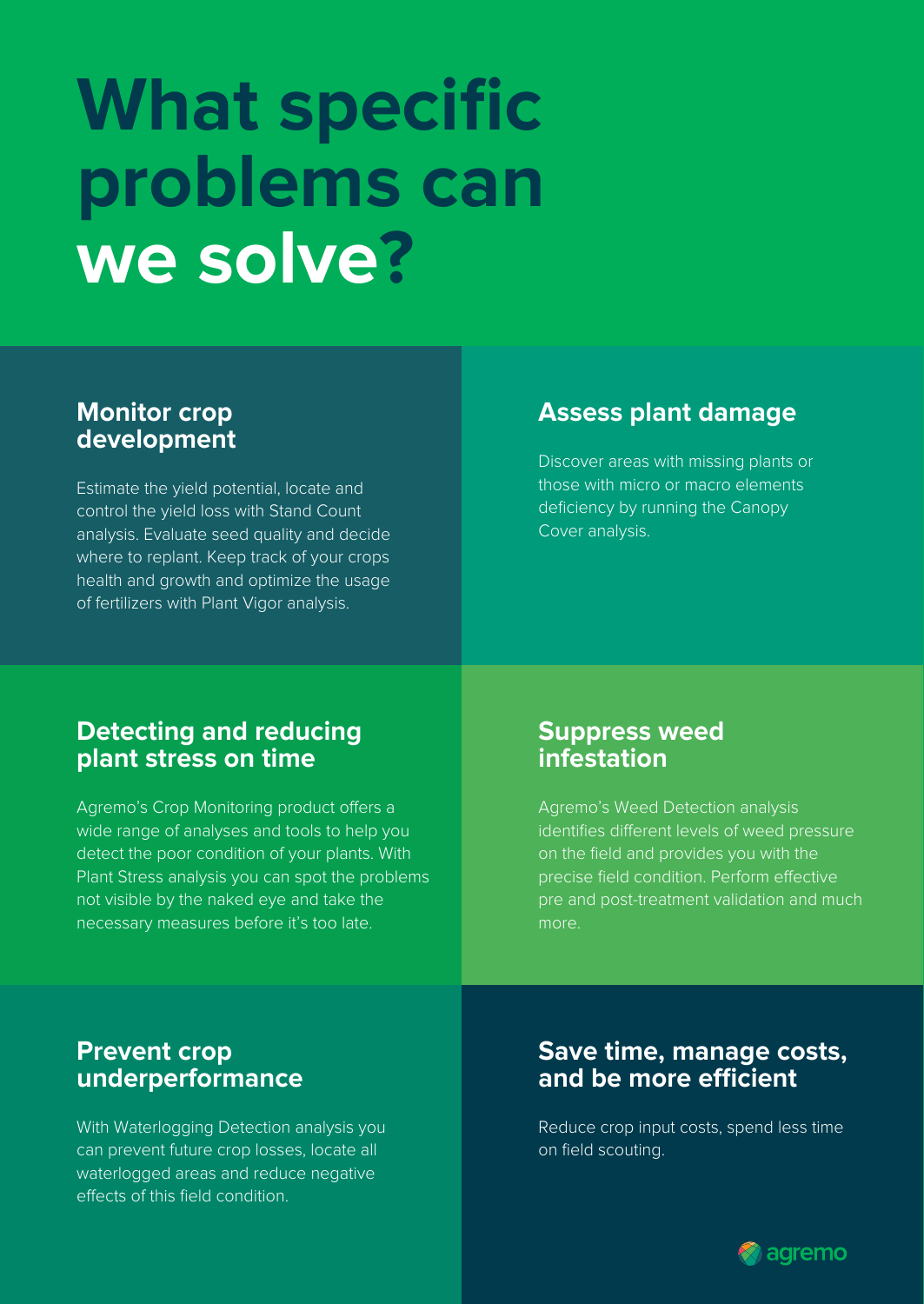# **Getting the whole picture**



**agremo** 

ch is coseto 33,246 pla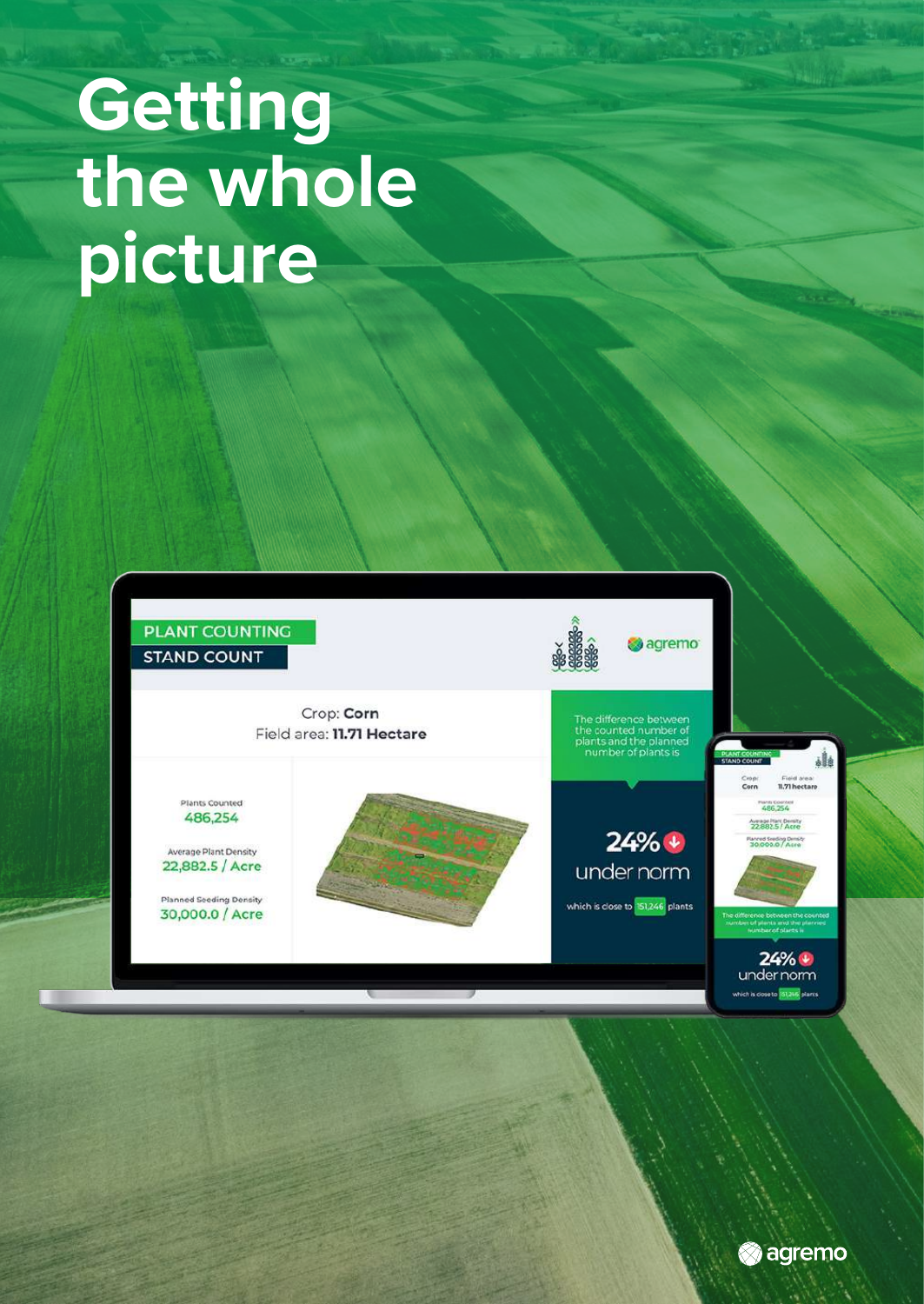# **Here is how it works**



Agremo is hardware agnostic. You can use any type of drone equipped with RGB, multispectral, or hyperspectral sensors for the acquisition of aerial data. The recommended GSD (Ground Sampling Distance) should be 2.5 cm/pix or less (with significant overlapping).



## **GENERATE MAPS**

Agremo requires a stitched orthomosaic map in a GeoTIFF format as an input. You can process your raw data to an orthomosaic map and upload a generated map into Agremo's app.



### **MANAGE FIELDS**

As a result, you will get outputs which you could use for seasonal monitoring and upload them to 3rd party apps such as John Deere Operations Center.

### **ANALYZE IMAGES**

Agremo offers two families of analyses -Plant counting and health monitoring. Process of requesting the analysis is just a few clicks, the rest is on our powerful AI to do its magic.

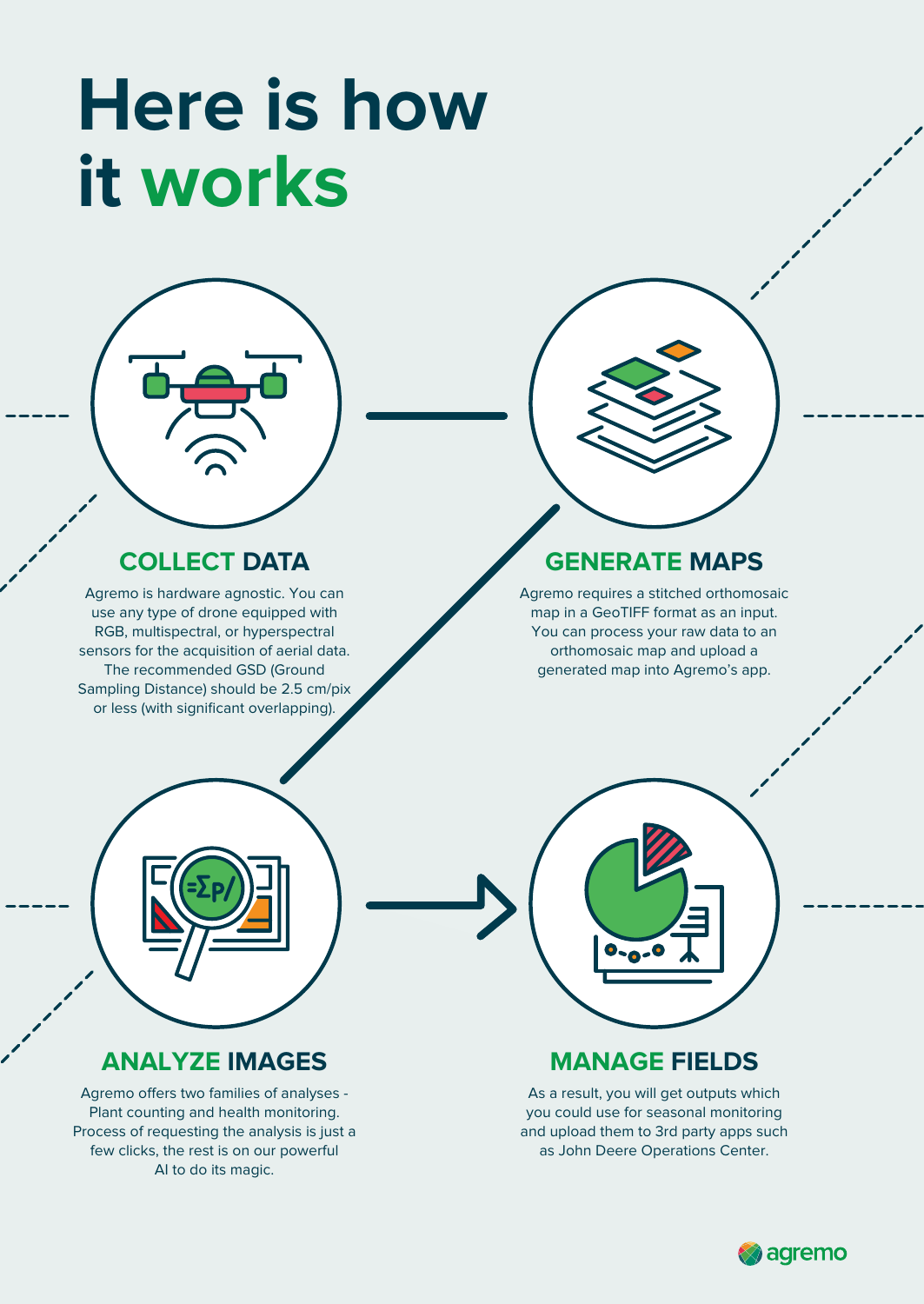## **Agremo Crop Monitoring**

### Purchase an annual subscription and get extra tools for FREE



#### **Map comparison tool**

Compare two different types of analyses on the same field or two same field analyses at a different growing crop stage.

#### **Elevation tool**

Analyze the 3D model of your field and examine field data based on different elevation points. View your map from the other perspective!

#### **Plant Health VI**

Visualize, monitor and manage your plants with four vegetation indices available: VARI, EXG, GLI Index, Visual NDVI, SAVI, RENDVI, NDVI.



#### **Biomass calculator**

Predict biomass in field crops to get better insights of your yields. Calculate plants density, the biomass of each plant and total biomass.



#### **Corn calculator**

Get the actual predictions of the corn yield on the analyzed field or field area. From high, average to low yield productivity, see how your corn yield is performing!



#### **Zone management tool**

Split your field into different zones to perform and manage important, but various ag activities.



Agremo tool is fully integrated with John Deere and Drone Deploy apps. Import field annotations from John Deere Operations Center or export the field analysis results and variable rate prescription map straight to your tractor.



#### **Collaboration tool**

Share every analysis report and leave a comment for your colleagues. Not only can you get accurate field data, but you can also collaborate with your team within the same tool.



#### **Organization**

This additional feature comes in handy when you want to work on multiple projects and collaborate more effectively with your team. Instantly share crop data with anyone and they can access the Agremo tool wherever they are.



#### **Report Export**

Get the full crop analysis report in PDF and Shapefile. Easily access the analysis history and download analysis reports in CSV file format.



#### **Variable-rate Spraying**

Perform precision spraying and spray only the infested areas or the areas that lack nutrients.

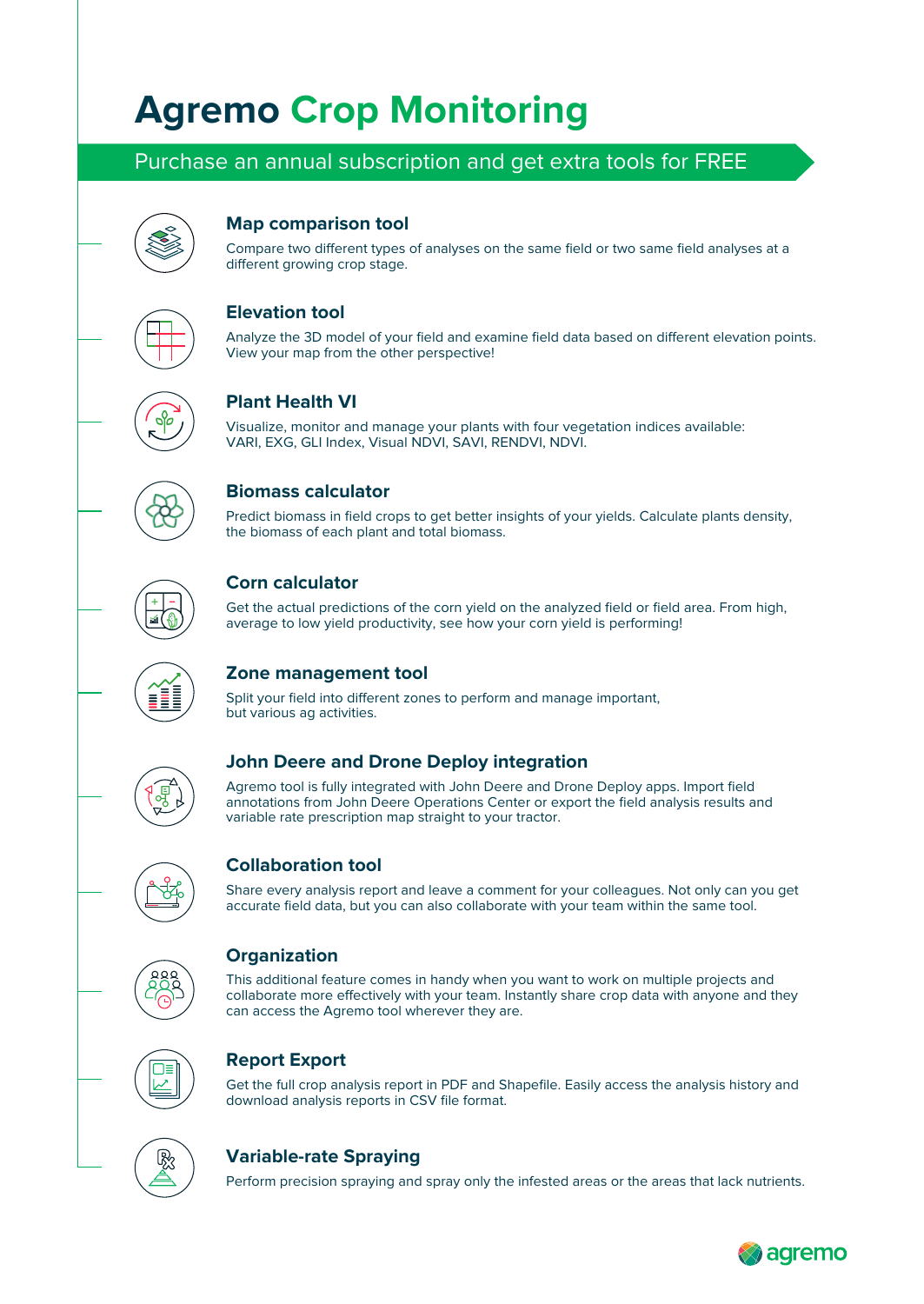# **Recommended crop types**

Agremo's technology works successfully on more than 100 crop types. From our experience, these are the most popular crops supported by Agremo's crop monitoring product.

| <b>Crop Monitoring - Recommended Analyses</b> |                      |                      |                        |                      |                      |                           |  |  |  |
|-----------------------------------------------|----------------------|----------------------|------------------------|----------------------|----------------------|---------------------------|--|--|--|
|                                               | Stand<br>Count       | Canopy<br>Cover      | Plant<br><b>Stress</b> | Weed<br>Detection    | Plant<br>Vigor       | Waterlogging<br>Detection |  |  |  |
| Corn                                          | $\blacktriangledown$ | $\blacktriangledown$ | $\blacktriangledown$   | $\blacktriangledown$ | $\blacktriangledown$ | $\blacktriangledown$      |  |  |  |
| <b>Wheat/Barley</b>                           | $\blacktriangledown$ |                      | $\blacktriangledown$   | $\blacktriangledown$ | $\blacktriangledown$ | $\blacktriangledown$      |  |  |  |
| <b>Rice</b>                                   | $\blacktriangledown$ |                      | $\blacktriangledown$   | $\blacktriangledown$ | $\blacktriangledown$ |                           |  |  |  |
| Soybean                                       | $\blacktriangledown$ | $\checkmark$         | $\blacktriangledown$   | $\blacktriangledown$ | $\blacktriangledown$ | $\checkmark$              |  |  |  |
| <b>Potatoes</b>                               | $\blacktriangledown$ | $\blacktriangledown$ | $\blacktriangledown$   | $\blacktriangledown$ | $\blacktriangledown$ | $\checkmark$              |  |  |  |
| Canola                                        | $\blacktriangledown$ |                      | $\blacktriangledown$   |                      | $\blacktriangledown$ | $\blacktriangledown$      |  |  |  |
| <b>Sunflower</b>                              | $\blacktriangledown$ |                      | $\blacktriangledown$   |                      |                      | $\blacktriangledown$      |  |  |  |
| <b>Sugar Cane</b>                             | $\blacktriangledown$ |                      | $\checkmark$           | $\checkmark$         | $\checkmark$         | $\checkmark$              |  |  |  |
| <b>Sugarbeat</b>                              | $\blacktriangledown$ | $\blacktriangledown$ | $\blacktriangledown$   | $\blacktriangledown$ | $\blacktriangledown$ | $\blacktriangledown$      |  |  |  |
| Cotton                                        | $\blacktriangledown$ | $\blacktriangledown$ | $\blacktriangledown$   |                      | $\blacktriangledown$ | $\blacktriangledown$      |  |  |  |
| Tobacco*                                      | $\blacktriangledown$ | $\blacktriangledown$ |                        |                      | $\blacktriangledown$ | $\blacktriangledown$      |  |  |  |

\* Flowering analysis is supported for tobacco.

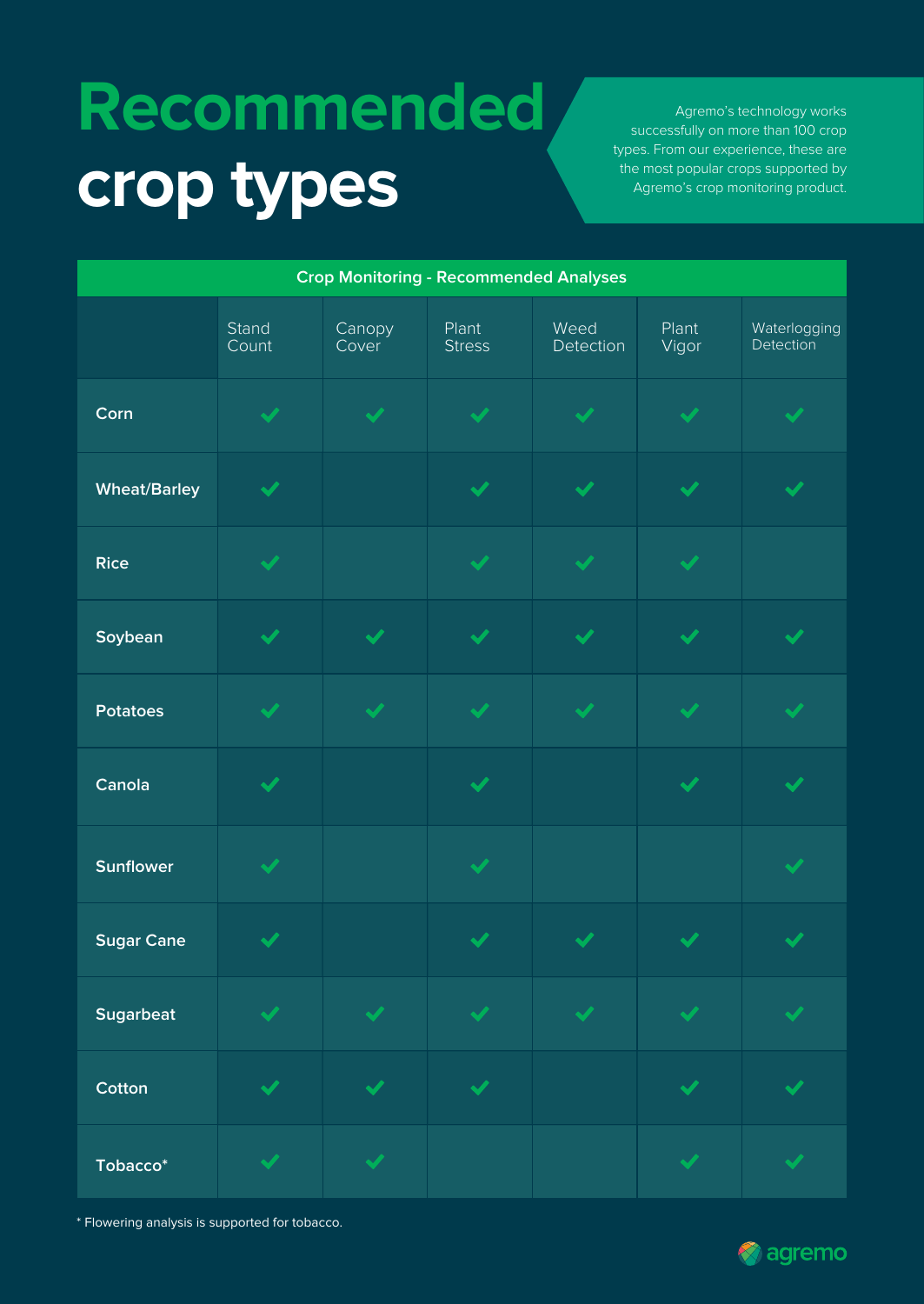# **Together for your farm!**

## Embrace **precision agriculture technology** and become a sustainable ag business with Agremo!

Our Crop Monitoring package improves your business and has a global impact on **sustainable food production and controlled use of pesticides and water.**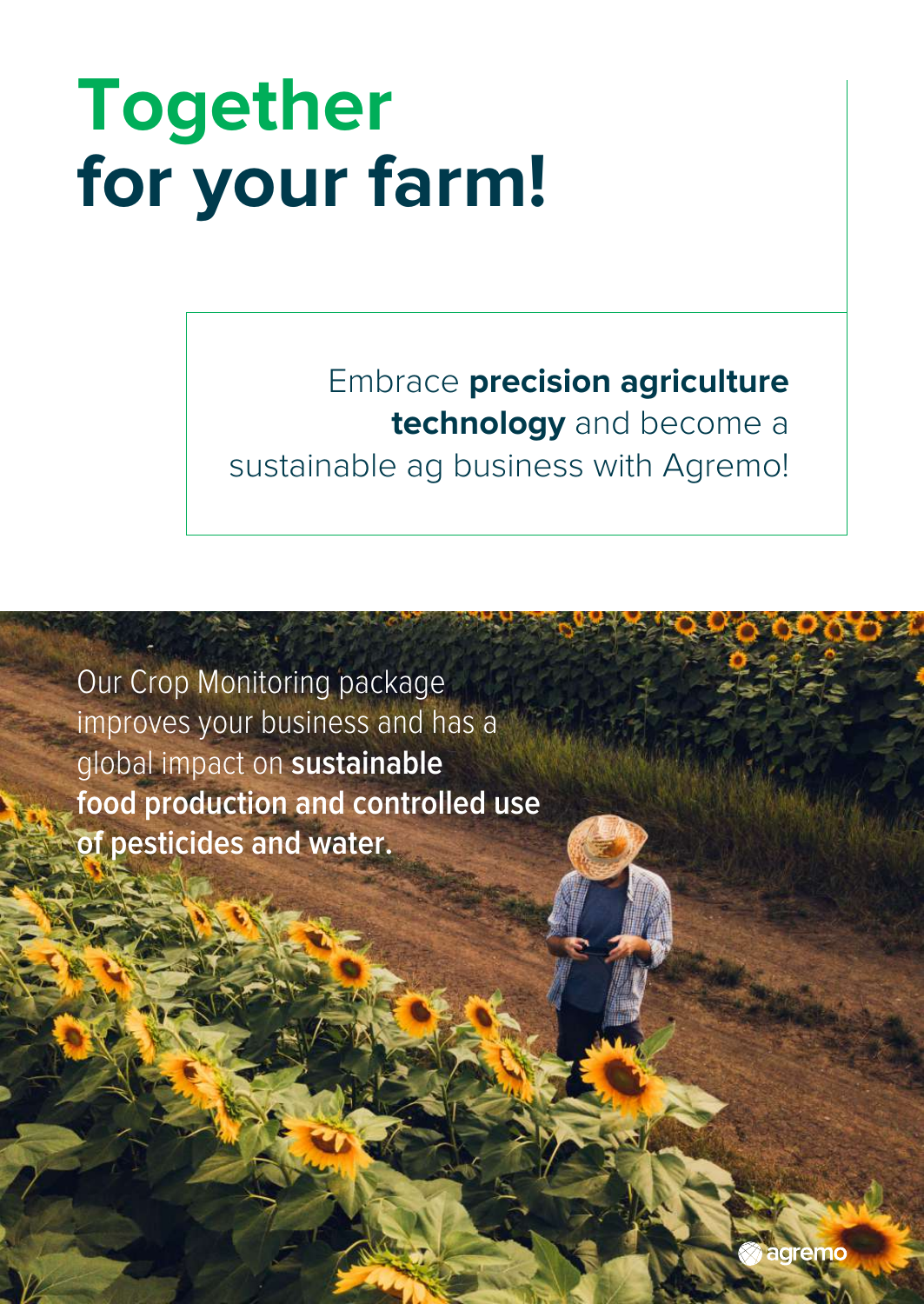**Agremo reports are easy to understand and provide actionable information throughout the season.**

# **Know what is happening on your field at any given moment!**

## Agremo reports help you to..

- Increase productivity throughout the season
- » Maximize profit by maximizing your crop performance ratio
- Optimize your crop monitoring processes
- React proactively to irrogation problems, pest and weed infestations
- » Obtain and share your user-friendly accurate outputs with others
- Make effective management decisions based on facts, instead of estimates
- » Save time by automating and improving the scouting process